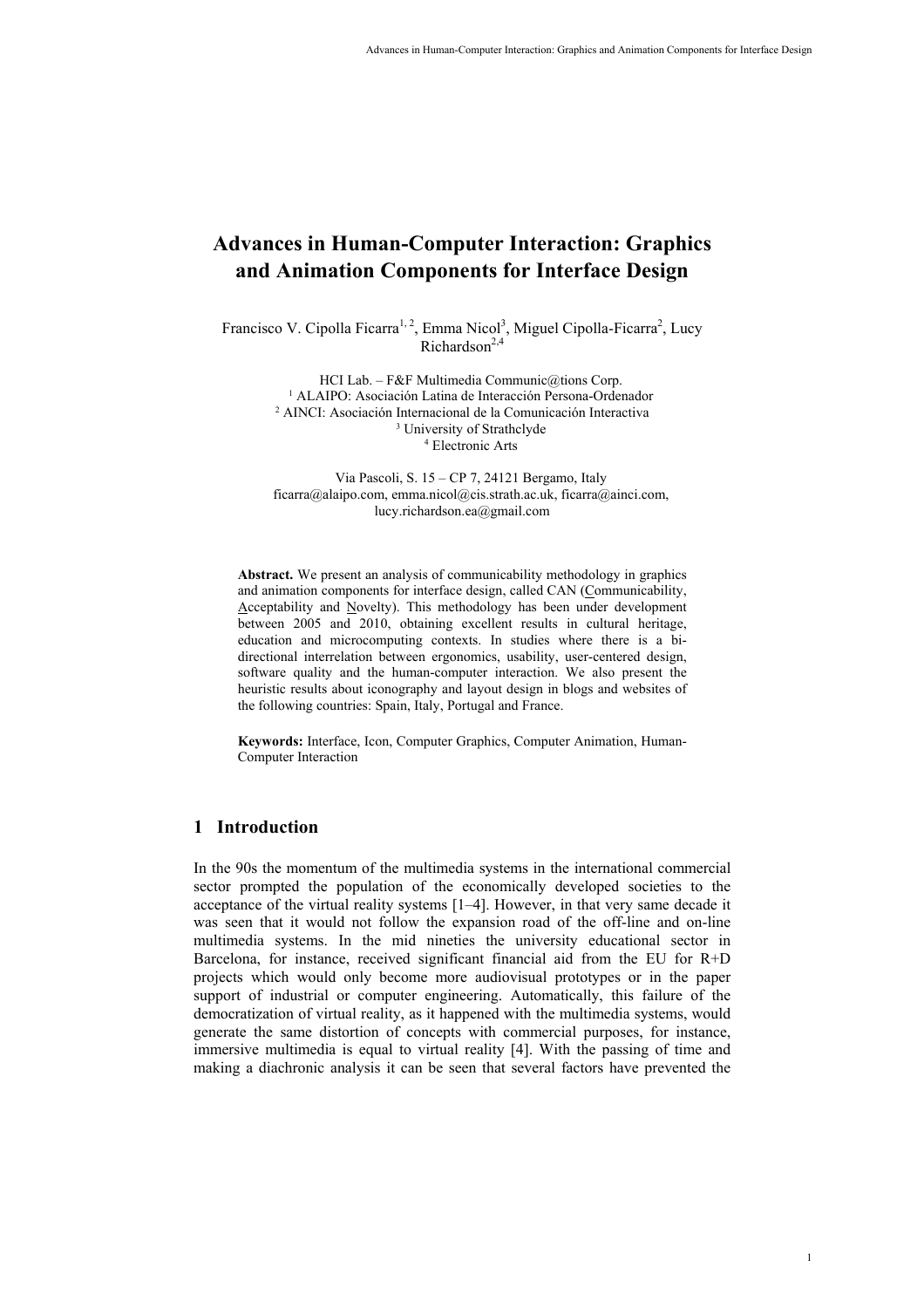advance of virtual reality, outside the scientific environment; the cost of the equipment (gloves, helmets, computers capable of processing a high volume of images in a short time, etc.), the lack of professionals in and outside the educational sector in the context of virtual reality and the feeling of balance that the user has in these tridimensional environments. At that time one could speak of immersive multimedia in attractions of Discoveryland in Eurodisney, for instance. In some of those attractions the audiovisual effects were joined to the movement of the armchairs, with which the degree of realism was greater. In these attractions the user does not suffer from the problem of the feeling of loss of balance because he/she is sitting on a chair, although immersed in a context that simulates outer space. Once again, the multimedia entertainment sector went ahead of virtual reality. Now many inside and outside the educational environment saw in immersive multimedia a solution by using it as synonymous to virtual reality, when in fact they couldn't tell the difference between the real and the virtual [4]. Here is one of the reasons why the multimedia notion flooded all the sector of R+D in the Mediterranean since the 90s until the beginning of the new millennium. A conside the scientific environment the cost of the consideration of the section in the science of the science of the considered in the science of the science of the science of the science of the science of the final cen

Obviously those who ran after a commercial and non-scientific purpose didn't know the differences among hypertext, immersive multimedia and virtual reality [5]. Those were interactive systems that required different interfaces, because of the limitations in the hardware and/or software, for instance in the timings of access to the information stored in the databases in a CD or DVD or in the Internet. To such an extent that in the first systems of virtual reality, the quality of the images is inferior to the computer-made 3D animations. The navigation through virtual environments required a great speed to generate those images [6]. Consequently, in that navigation there was a tendency to the emulation of reality rather than simulation. Besides, those were environments where the navigation icons were similar to those used in the multimedia systems for the videogames or encyclopaedia consultations.

In the current work is made a study of static and animated iconography in the navigation of the interactive systems. With this purpose are described each one of the main categories that make up the layout or presentation of the information on the screen of the interactive systems, making a special stress on bidimensional and threedimensional animation, such as the combination of both. The impact of the iconography on the interface is also measured from the perspective of the metaphor and the different existing models in the current hypermedia systems. Simultaneously communicability, acceptability and novelty of the metaphors are analyzed, through a set of quality metrics that make up a heuristic model named CAN (Communicability, Acceptability and Novelty).

The method represents a confluence of practical and theoretical knowledge about ergonomics, usability, user-centered design, software quality and the humancomputer interaction [7–11]. The CAN method is being applied in a set of on-line websites randomly chosen among blogs or websites of the following countries: Spain, France, Italy and Portugal, with the purpose of determining those websites where the human-computer interaction from the prospect of the quality of the layout is superior, average or inferior (including icons and metaphors) and the animations. Its qualitative metrics are the result of a long period of evaluations and realizations of hypermedia systems. Addtionally, the obtained results make it possible to establish a first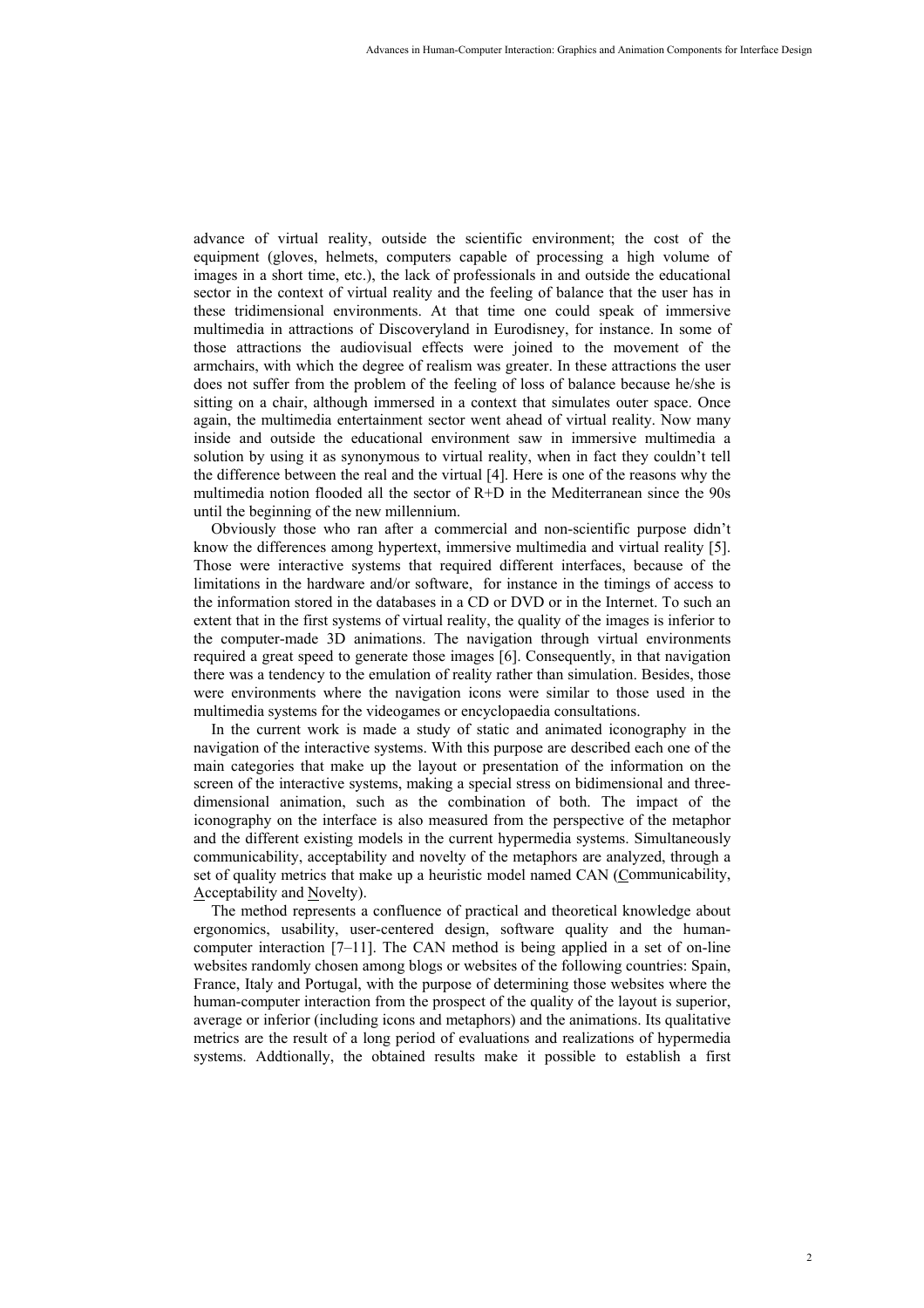guideline of qualitative design for the next years, from the point of view of humancomputer interaction and communicability.

#### **2 New Interfaces Design and Human-Computer Interaction**

One of the main problems to be solved in the design of interfaces for the new mobile multimedia interactive systems and virtual reality are the icons [12–17]. Many of these icons have been carried out by ready-made experts coming from the computer sector, copying the operative systems of the personal computers of the eighties and then the apogee of Windows and Macintosh [18] [19] (figures 1 and 2).



**Fig. 1.** Windows icons with Spanish text



**Fig. 2.** Macintosh icons

In the nineties with the appearance of the design guide for the Macintosh environment many multimedia systems in on-line support started to use that book as a vademecum or ready reckoner [20]. However, in the context of Windows and the operators who did not use commercial applications for their hypermedia productions aimed at art encyclopedias, museums, teaching, etc. [21–24]. In this context started to interact in Southern Europe two groups of professionals: artists and technicians. Among the first were the professionals and amateurs of the fine arts, and in the second group the programmers, systems analysts, computer engineers, etc. [25].

The human-computer interaction labs had not started to train professionals yet. In some exceptional cases and within the context of telecommunications and multimedia engineering the first theoretical and practical bases of these professionals could be seen through subjects such as: Introduction to the Human-Computer Interaction; Dynamic and Static Means in the Multimedia Systems; Multimedia Production; Hypermedia Programming; Computer Animation; Usability Engineering and Design Models in the Multimedia Systems. The purpose was to obtain professionals who represented the intersection of the formal, factual sciences and experience in real projects through a technology transfer between the academic sector and the entrepreneurial or industrial context. Obviously the qualitative design factor required some time in the context of the human-computer interaction due to the to the human factors, that is to say, the relationship among the different factors. The quality in the first interfaces of those interactive systems shows whether the human-computer Advances in Human-Computer Interaction: Graphics and Animation: Graphics and Animation Computer Interaction<br>
sign and Human-Computer Interactions for the new mobile<br>
of the solvential centering for the results for Interfa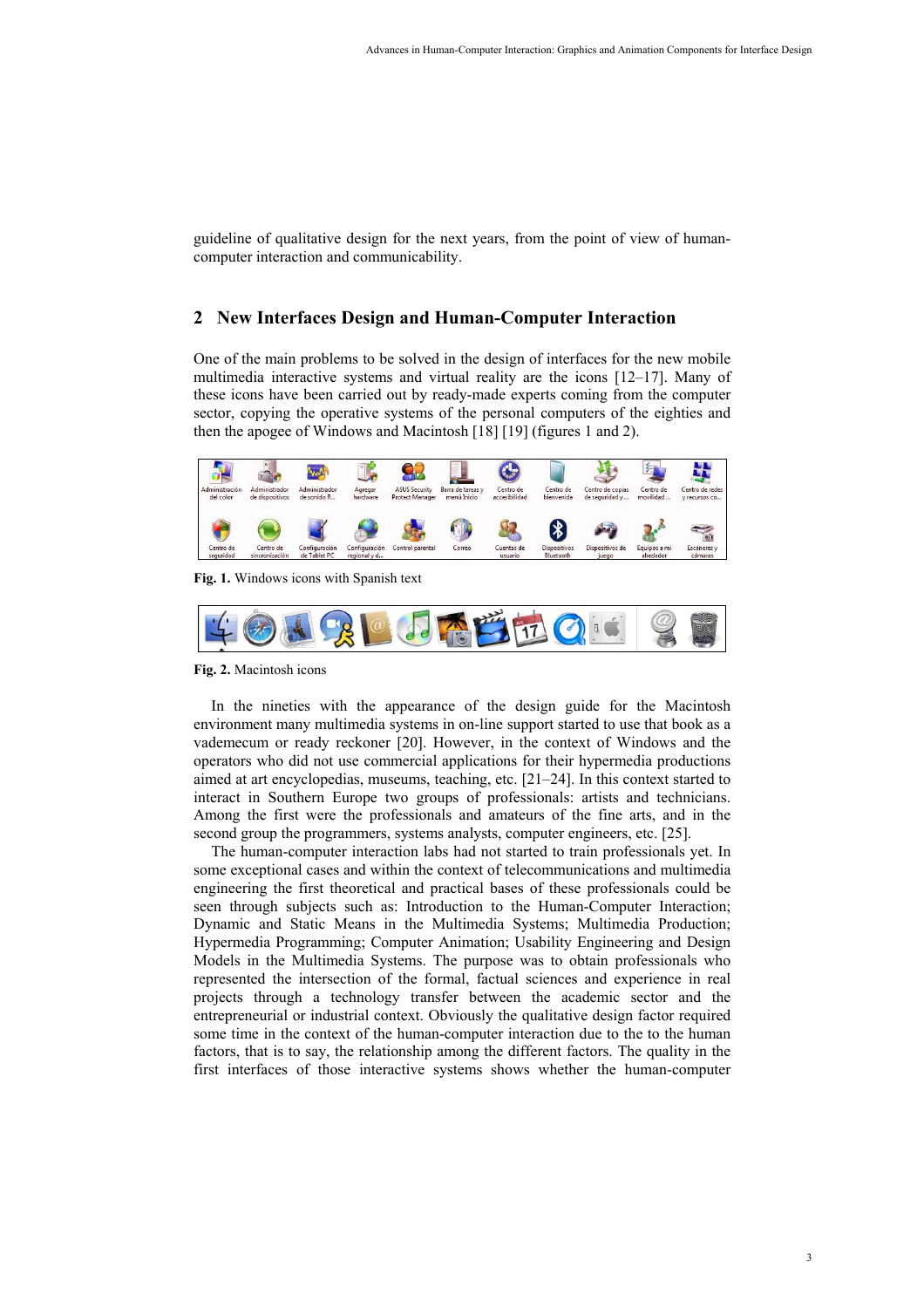interaction is high or low [25]. For the analysis of the interfaces one resorts mainly to semiotics since this discipline allows to split each one of the components from both the systematic and the structural point of view [26]. In the present context of study and in some cases, the linguistics notions allow one to establish the structural components of the minimal units of the information mainly in the signs and the symbols [26] [27]. Obviously inside the framework of human-computer interaction we have the cultural factors among the potential users of the interactive systems. Once more the instruments stemming from semiotics, some methods of heuristic evaluation, software engineering and the communicability professionals may make easier the task of detecting the failings and determine the possible solutions to increase the quality of communication between the user and the on-line off-line interactive system.

The communicability analyst has a series of knowledge and previous experiences that allow him to quickly detect the main problems of the interface in relation to the potential users. This ability of analysis is very important in the whole evolution of the products and/or services of the interactive services and where the predominance of the dynamic means has been chosen. Dynamic means which may have different costs in regard to the contents and the speed in generating them. For instance, a video about cultural heritage of a tourist zone may have a lower cost than the tridimensional reconstruction in a virtual reality environment in which reality is simulated. Evidently if we don't consider the copyright variable or permits of the local authorities to film those places as it may happen in some places in the South of the Mediterranean [28]. The advantage of working with images instead of the audio or the text, is that an image is worth a thousand words, although we have to remember that the veracity of the images has lost its value with their self-editing. Not for nothing some scholars sustain the need of going back to the text to get back the veracity of the digital information [29]. Once again semiotics plays a very important role at the moment of inserting the contents in the interface and most especially in the design of the icons which activate or deactivate functions inside the interactive traditional system or the new ones where micro computing prevails and besides, the micro interfaces, such as wristwatch phones (figure 1) or multimedia phones. These interfaces will spread not exponentially, but rather geometrically in the next few years, due to the OLED (Organic Light Emitting Diode) sheets. 25). For the analysis of the interface sine resorts mainly to the mathematic Component of substitution of the computer interaction of the content of the intermediation between the proposed in the interface proposed in the



**Fig. 3.** Wristwatch phone interface –classical keyboard

The new dimension of the screen which is considerably smaller than those existing in the PC desktops, mobile PC, Tablet PC and PDA have led to structuring the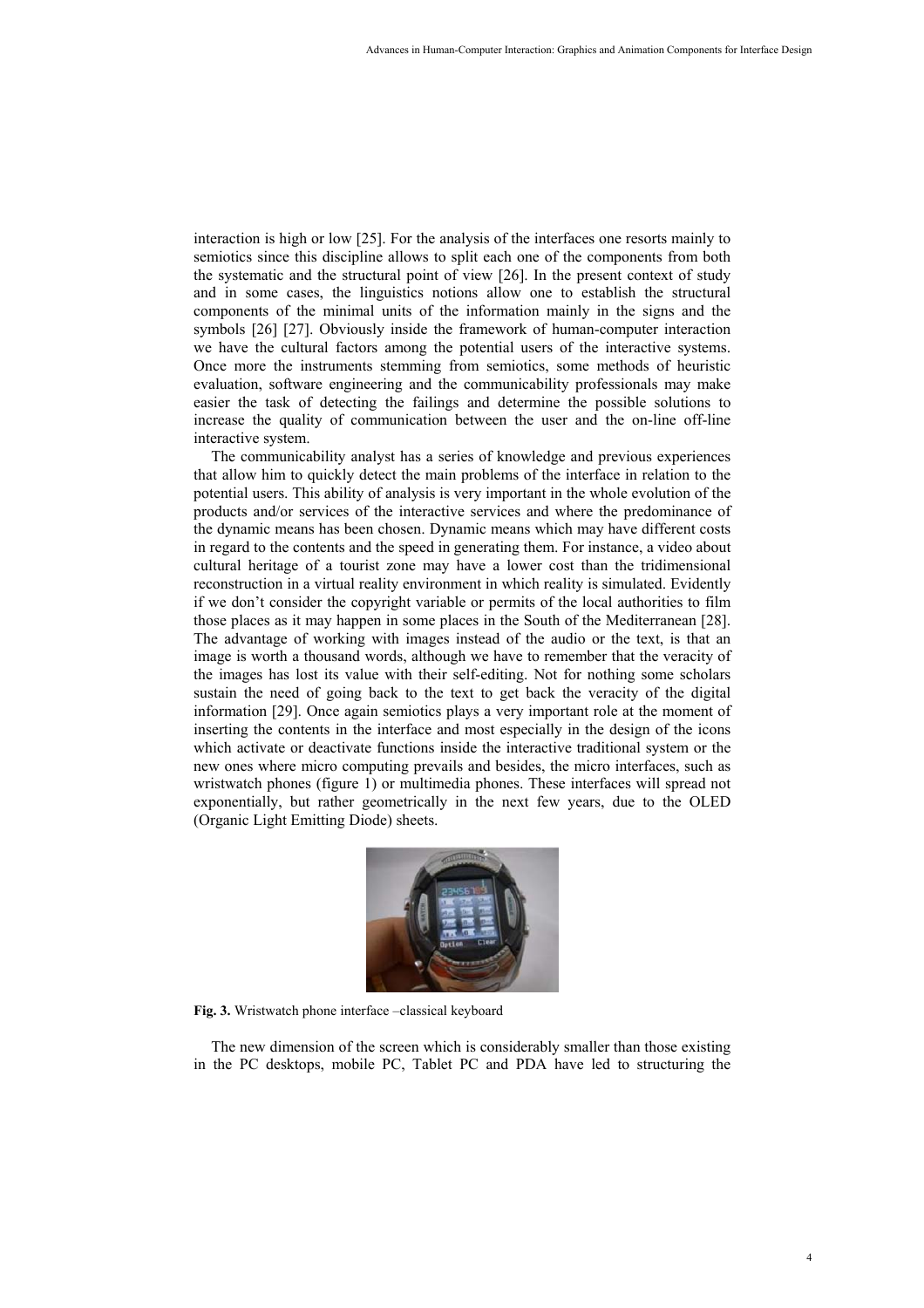presentation of the information on those screens through single-function or multifunction icons. A single-function icon is that in the operating systems such as Windows, Linux, Mac OS X, etc., and which has assigned a single operation. In contrast the multifunction icons are those which can be assigned more than one function and which are used in the mobile phones, for instance. Inside the operative systems for mobile phones we have the Subian S60 v5, generally installed in Nokia [30]. In the new version, there is an attempt to leave the pencil behind as much as possible, to adapt to the interaction using the fingers. This is the reason why on the main screen we come across with big-sized icons even if it is for the main menus, but unfortunately the vertical scrollbars are still used like in Windows, which prompts the use of a pointer. In contrast, in the Blackberry phone the menus are clear and simple with a minimalist interface and a really practical conception of design. With the incorporation of animations and 3D emulations of the keyboards in the interface, the communicability of the new version is optimal. Besides, it incorporates the possibility of having the whole QWERTY keyboard available. Many young and adult potential users are grateful for having single-function icons and even the option of the traditional keyboard, whether it is to write or calculate, as we can see in the image of the wristwatch. However, the problem of ambiguity of the visual information in the mobile phone icons of the iPod 4 persists, especially for those users of Windows operative systems who interact with it for the first time. An heuristic experiment with a group of 25 adult Italian users, whose ages ranged between 40-50 years, randomly selected from an universe of 150 and experts in computer science, in front of an iPod 4 have had problems to identify the 83% of the functions of the icons which are in the following screen (title of the icons were omitted): Advances in Human-Computer Bubardica (Englisconia Animation: Component 6, but the contribute of the computer system such as  $X$ , etc., and which has assigned a single operation. In the contribute interface Designs (more t



**Fig. 4.** iPods 4 –ambiguity of the icons when the texts or titles are omitted

Therefore, title and/or subtitle for an icon is not the ideal solution. Besides, it shows that the novelty of a product and the acceptability on the side of the computerwise public is not a total guarantee of the success of the communicability between the user and the interactive system.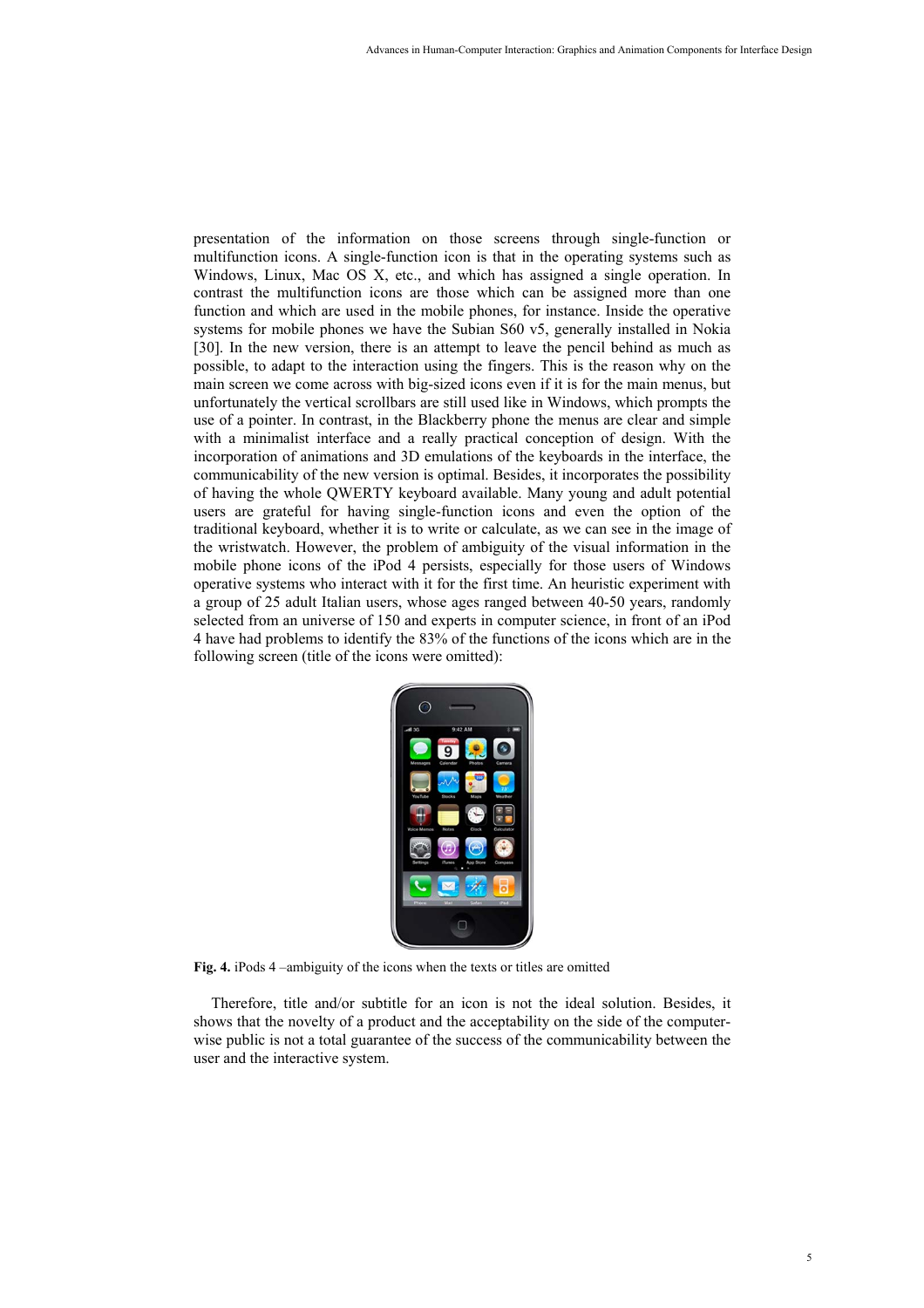#### **3 Communicability, Acceptability and Novelty**

Currently designing for the Web 2.0 and the Web 3.0 isn't easy, because the profile of the potential users has quickly changed in the last few years. In the off-line and online multimedia systems of the late 90s and early 2000 it was feasible to have a defined profile of the potential users such as are the eventual ones (less than an hour of navigation, for instance, consulting a topic of tourist information, intentional users (between one and two hours, generally, are users interested in the content of a subject and want to go deeper into it) experts (unlimited time, such as can be a scientific researcher), inexpert and intentional (unlimited time, for instance, students who have no experience in the use of computers but who are keen on learning). Now and in many occasions not even they know how to differentiate between seeking information to broaden their knowledge or navigating with the purpose of spending their time. Here is one of the reasons why many Web designs have adopted the strategy of designing as if they were advertising products and/or services. From the point of view of the distribution of the elements inside the interface, the concepts deriving from Leonardo Da Vinci about the divine proportion, are currently usually left out because of the scarce room available on the screen, as in the case of a multimedia mobile on a wristwatch or in the standard formats. These concepts must be kept as much as possible, especially in the PC tablets or e-Books, for instance. Accuracy in Human-Computer Interaction: Graphics and Animation: Graphics and Animation Computer Interaction (i.e.) We say that  $\sim 10^{-10}$  and the U.S. (i.e.) the same of  $\sim 10^{-10}$  and  $\sim 10^{-10}$  and  $\sim 10^{-10}$  and  $\$ 

It is striking to see the size of the icons and the distance among them in the homepage of the iPad, since their use requires having sufficiently long fingers. This ergonomic factor in the case of the Asian market and its potential users requires that the screen resolution must be adjusted at the start to make them smaller and closer among them. In the opposite side we have the multimedia mobile phones or the PDA (Personal Digital Assistant) phone, anwhich need a pencil to activate the functions through the pressure to the matching icons. Those who prefer the solution of adapting the resolution of the interface are the adult and old users, usually called single-media. Whereas the teenagers, young and adults expert in the interaction of the multimedia systems, that is, multimedia users, prefer the small screens of microcomputing.

Some single-media adult and old people are used to using a maximum of 8 buttons on the screens of the ATMs. These keys are aligned in two rows of 4. This is the ideal organization for the iPad screens. In the case of a horizontal reading, you can shift the icons downwards to make two groups of four. The ideal disposition can be seen in figure 5. Number 1 indicates the area of the most important visual centre of interest and number 4 that of the least important one [31]. Besides, it is necessary to remember that the reading direction of some Asian countries (from left to right) is contrary to the Western one (from right to left). Therefore, the icons should change their position inside the screen bearing in mind Leonardo Da Vinci's divine proportion notion.

The momentum of the social networks has boosted the presence of ambiguous icons in the net. Consequently, these icons need to be accompanied by text so that the anchoring principle is maintained in the image-communication relationship. This is a clear example of the involution of the icons starting with the new millennium, if compared with the off-line systems of the 90s, systems that were designed by professionals hailing from the graphic arts in paper support and with decades-long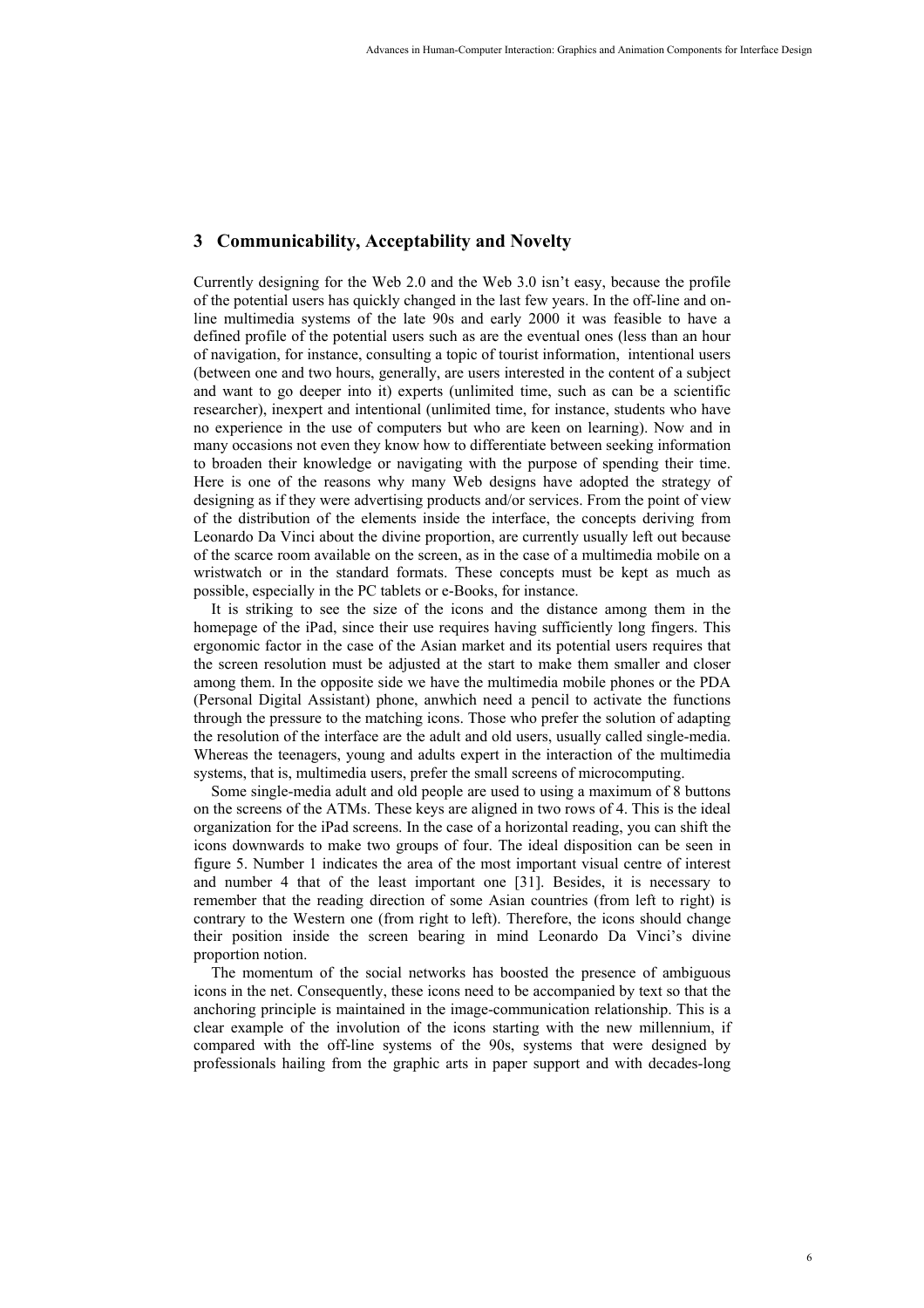experience in analogical communication, especially in Southern Europe. The principles of analogical communication must be kept in the digital media, especially in microcomputing because of the small size of the screens. It is also easy to realize how communicability is impossible with the user who lacks an experimental background or of knowledge with mechanical objects which in many cases are already museum pieces. In the modern devices we can find a wind-up alarm clock with Roman numbers, a landline phone with a frontal disk and an English candlestick model, etc. The communicability is equal to zero because a diachronic cultural factor of the users, even though the images of these icons are tridimensional with an excellent rendering and accompanied by shadows of the contours, light details or other lighting effects.



**Fig. 5.** Ideal disposition of the infornation on the screen

The context also has an influence in the choice of the different kinds of interfaces to access interactive content. Currently there is a tendency to the use of interfaces which are integrated with the space where the potential users are, such as for example a part of an interactive wall. Besides, in the case of organic interfaces they are being used in a progressive way to have access to the contents of cultural heritage in some science museums in the USA, Europe and Asia. The possibility of making interfaces in any way or shape is something that could change the traditional way of interacting in the immediate future. We should also not forget the possibility of having interfaces which can be doubled. In all these type modalities of interfaces, the problem of the distribution of the icons or active zones for the interaction lies in the height of the potential users. For instance, a standing person is not the same as a person sitting on a wheelchair. In these cases to guarantee a greater accessibility to the potential users it would be possible to work with the navigation icons or active zones between 1.10– 1.30 metres. In regard to the shapes and the colours it is important to make previous assessments of the real and/or virtual environments where these interfaces will be inserted. Communication, especially in Southern Europe. The<br>
communication must be kept that the digital media expecially<br>
correlates which the new whole lacked and experimental<br>
impossible with mechanical objects which in many cas

Now in the analyzed interactive systems in the social networks it can be seen how the standardization in the design templates has made easier the interaction among millions of users spread all along the world. The simplicity of the shapes, the universality of the distribution of the information on the screens of the main applications of the Web 2.0, the minimalist design in several free access applications evidently has also changed the diffusion of the new Internet era. However, from the point of view of communicability and design some problems belonging to the usability era persist. Our field of work has focused on three quality attributes which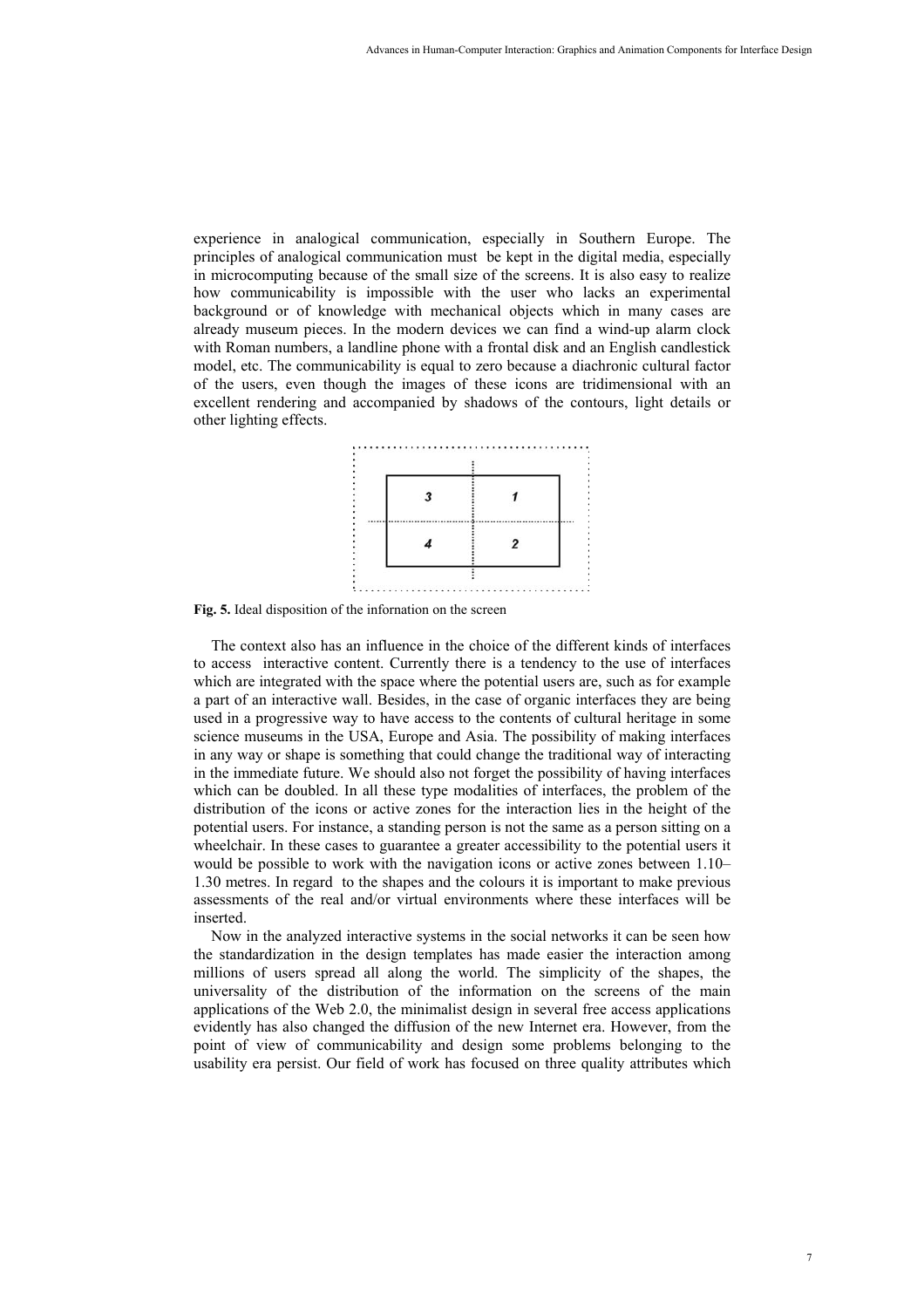keep among them a bidirectional relationship which can be depicted graphically in the following way:



**Fig. 6.** Bidirectional relationship between communicability, acceptability and novelty

In the upper part of the pyramid is communicability. Communicability is a qualitative communication between the user and the interactive system, such as hypermedia, mobile phones, virtual reality, multimedia immersion among others. Communicability is the extent to which an interactive system successfully conveys its functionality to the user.

The novelty is that set of elements which attracts the user's attention through the senses, especially audio and visual (80% of messages are perceived by the combination of the audiovisual in the off-line interactive systems, for instance [31]).

Finally, the accessibility to the interactive information is stored in the hyperbase. The ergonomics of the design as well as its size (due to the momentum of microcomputing in some cases) may leave out or bolster the factual function, that is, the direct communication in the interaction process between the user and the computer, without generating mistakes.

As a rule, direct communication is that which takes place through the different entrance peripherals of the interactive information (keyboard, microphones, arms movement, etc.) and which belong to the highest interdependence level in the dynamic process of user-computer communication.

### **4 Objectivity in the Choice of the Universe of Study and Results Obtained**

One of the problems that is always latent in the heuristic evaluation works is objectivity and the margin of error of the results obtained. In our case, we have overcome both problems through the notions of descriptive statistics and the techniques used in the heuristic evaluation with some strategies deriving from the methods used in the social sciences [32] [33]. Advances in Human-Computer but the tractic Computer Component for Interface Designations<br>
Computer Computer Interface Computer Interface Designations<br>
(between Computer Interactions: An interface Designation Computer Inter

Methods and techniques which have been perfected along the years and which allow one to carry out evaluations of the interactive systems in an economic way and with 100% reliability. For the choice of the universe of study it has been generated in a random way a database with keywords.

 Later on these keywords were inserted in the Google and Yahoo search engines, choosing the ten first entries of the first page. A new listing was generated with all of them, and a new random selection was made, until making up a universe of study of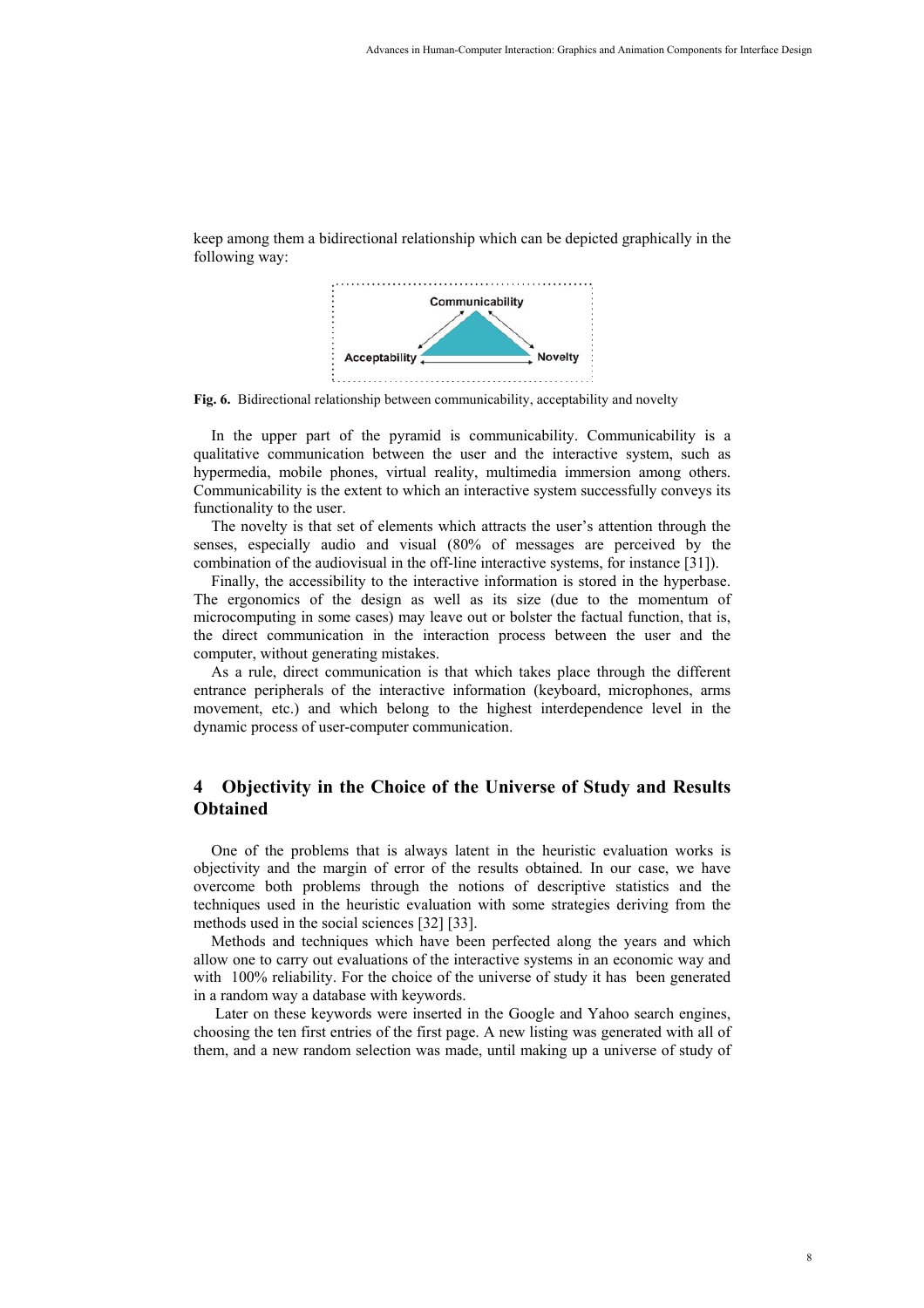

100 Spanish, French, Italian and Portuguese blogs and/or portals –results heuristic evaluation in figure 7.

Fig. 7. Results layout heurist evaluation (metric binary of presence): FR = France, IT = Italy,  $PO =$  Portugal and  $SP =$  Spain

A table of heuristic evaluation aimed at the design category named "layout" has been applied to this universe of study. In it the main components have been analyzed of the static and dynamic images which are next listed:

1. Icons:

- a. Dynamics (animation). Static. Wire.
- a. Disposition of the icons upon changing the visualization/orientation of the screen. The icons remain in the same disposition reducing its size. The icons keep their size and shift downwards in the shape of a column.
- b. On-line connectivity icons. The icons for connectivity to internet depict the operative systems. The connectivity icon is associated to the phone company/ies.
- c. Explanation of the functions of the navigation icons: Title or name. When the cursor is placed over them. In the help. None.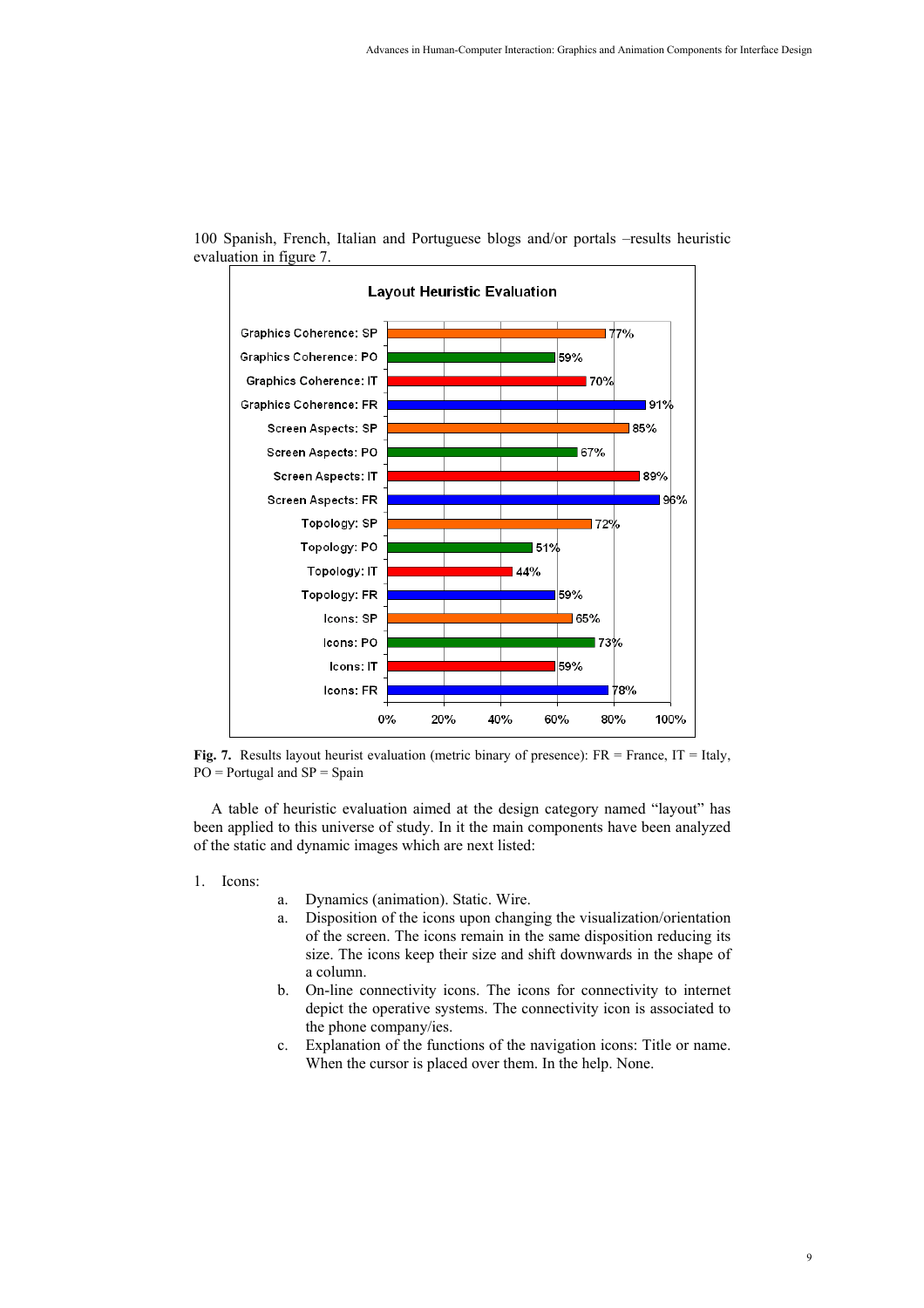- d. Gesture icons for multi-touch interactions: Classical hand. Emulation hand.
- e. Style: Universal for PC and microcomputing. Special for trademark, i.e. Apple. Mixed: PC, microcomputing, multimedia phone, etc.
- 2. Topology:
	- a. The same position for the navigation keys.
	- b. Shared text and image screen position.
- 3. Coherence of graphics aspects:
	- a. Base colour: Primary. Secondary. Primary and secondary combination.
	- b. Base texture: Text, colours and images. Only text and image. Only images.
	- c. Transparencies: All screen. Frame. Windows. Icons.
	- d. Illumination effects: Ambient. Omni-directional. Indirect illumination.
	- e. Effects of 3D : Borders with shades. Reflection of light. Diffuse of the image.
	- f. Video: Colour. Black & white.
	- g. Camera effects: Zoom in. Zoom out. Horizontal movement. Vertical movement. Angular movement.
	- h. Plane: General. Medium. First.
	- i. Emission movement: Constant. Stop or break.
	- j. Animation classes: Morphing. Rotation. Only 2D. Only 3D. 2D and 3D.
	- k. Typographies: Classical. Special.
	- l. Object or image presentation: With rendering (a perfect finish). Without rendering. Wire.
	- m. Photographies: White & Black. Colours. Wire.
	- n. Pictures format: Panoramic. Spherical. Plane.
	- o. Drawings: White & Black. Colours. Wire.
	- p. Key of navigation: 2D. 3D. Static. Animation. Arrows or cursors. Special icons. Draws.
- 4. Screen aspects:
	- a. Transition types (2D): Cut. Dissolve. Random bars horizontal. Split vertical out. Split Vertical in. Wipe up. Vanish. Binds vertical. Blinds horizontal. Blinds central. Checkerboard. Diagonal. Spiral. Uncover. Strips. Cover. Box in. Box out. Fade througt black.
- b. Transition types (3D): Balloons. Bifolding backdrop. Box in box. Breaking up. Camera shutter. Closing box. Counter rotating disks. Counterrotating panels. Crushing slide. Cubic formation. Double cross. Dual screens. Fall out. Flip. Four square. Getting file from folder. Hyper slides. Infinite horizon. Mass production. Open up. Opening cylinder. Paddle wheel. Paint ball. Pods. Racing rectangles. Reassemble tiles. Revolving cube. Revolving frames. Rubic's cube. Shattering glass. Space cubes. Spring away. Starburst. Advances in Human-Computer Interactions: Chassical hand,<br>
Human-<br>
Linux Ions for multi-touch interactions: Chassical hand,<br>
Human-<br>
Ions for PC and interaccions: Chassical for<br>
Ions interaction FC and interactions: Chassed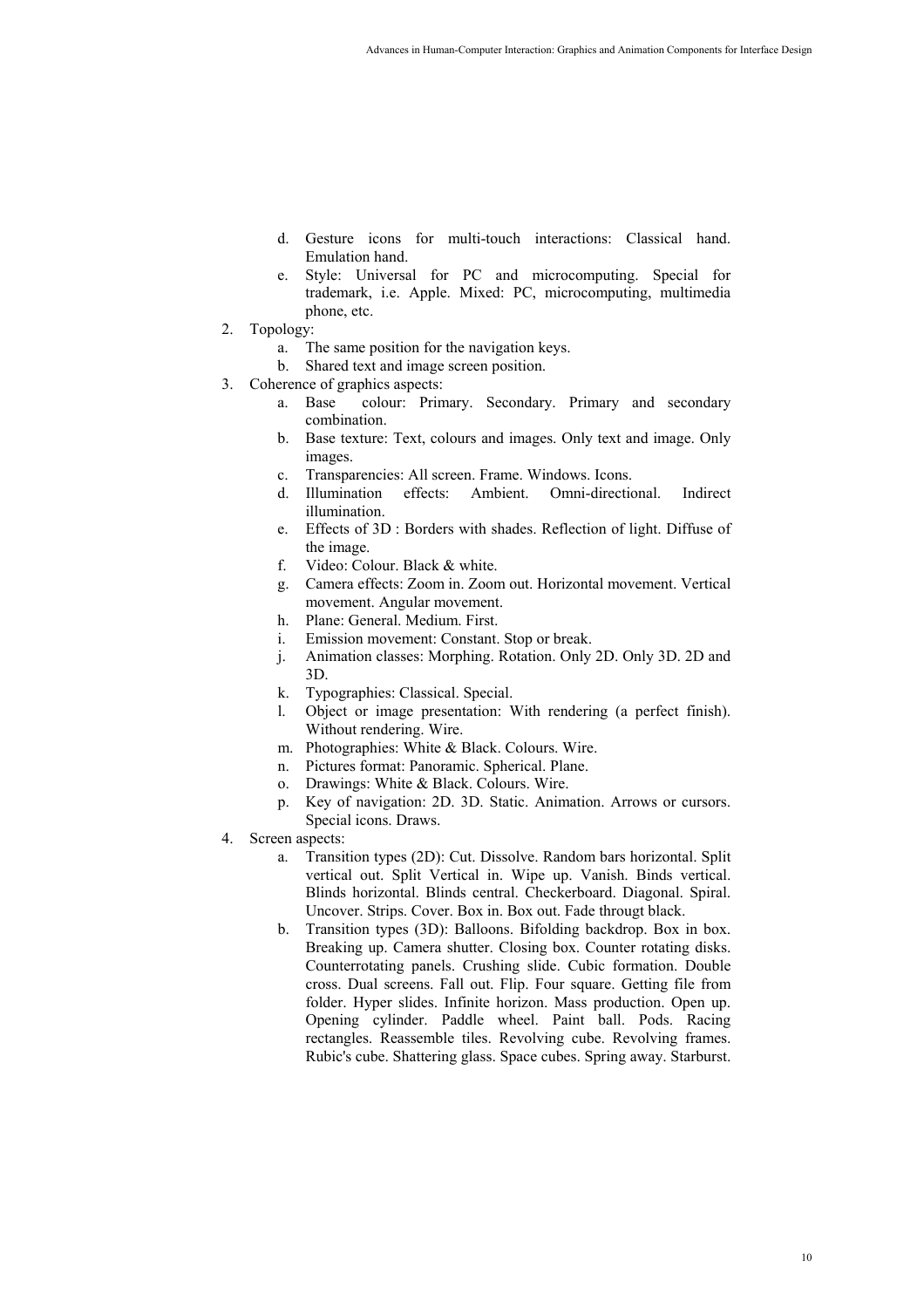Swap. Tunnel travel. Turning billboard. Turning page of book. Twirling circles or panels or rectangles or squares. Undulating bars.

- c. 3D simulation of the frames.
- d. Screen content attention elements: Special symbols (circle or ellipse; squared or rectangle; arrows; and icons). Sounds. Words.
- e. Space occupied by animations and videos on the screen: Full screen. A frame on the screen.

This table has allowed us to establish a metrics of binary presence of the element which had to be traced inside the analyzed portals, whose results are in the graphics divided up by countries (figure 7).

Later on, with the binary presence metrics being applied to the three quality attributes and to the design primitives, for instance; link, structural links, node, guided tours, index, frame, collection, etc. the metrics have been carried out to evaluate the systems again.

The procedure to generate these metrics can be checked in the following bibliography [9] [25] [32]. In this case a random sample of 50 portals for every country has been chosen and our final results of the three quality attributes are in the following graphic:



**Fig. 8.** Results layout heurist evaluation (metrics acceptability, communicability and novelty):  $FR = France$ ,  $IT = Italy$ ,  $PO = Portugal$  and  $SP = Spain$ 

These results allow us to be optimistic to broaden our universe of study towards microcomputing interfaces such as mobile phones, for example, or the organic interfaces aimed at the promotion of cultural heritage and tourism.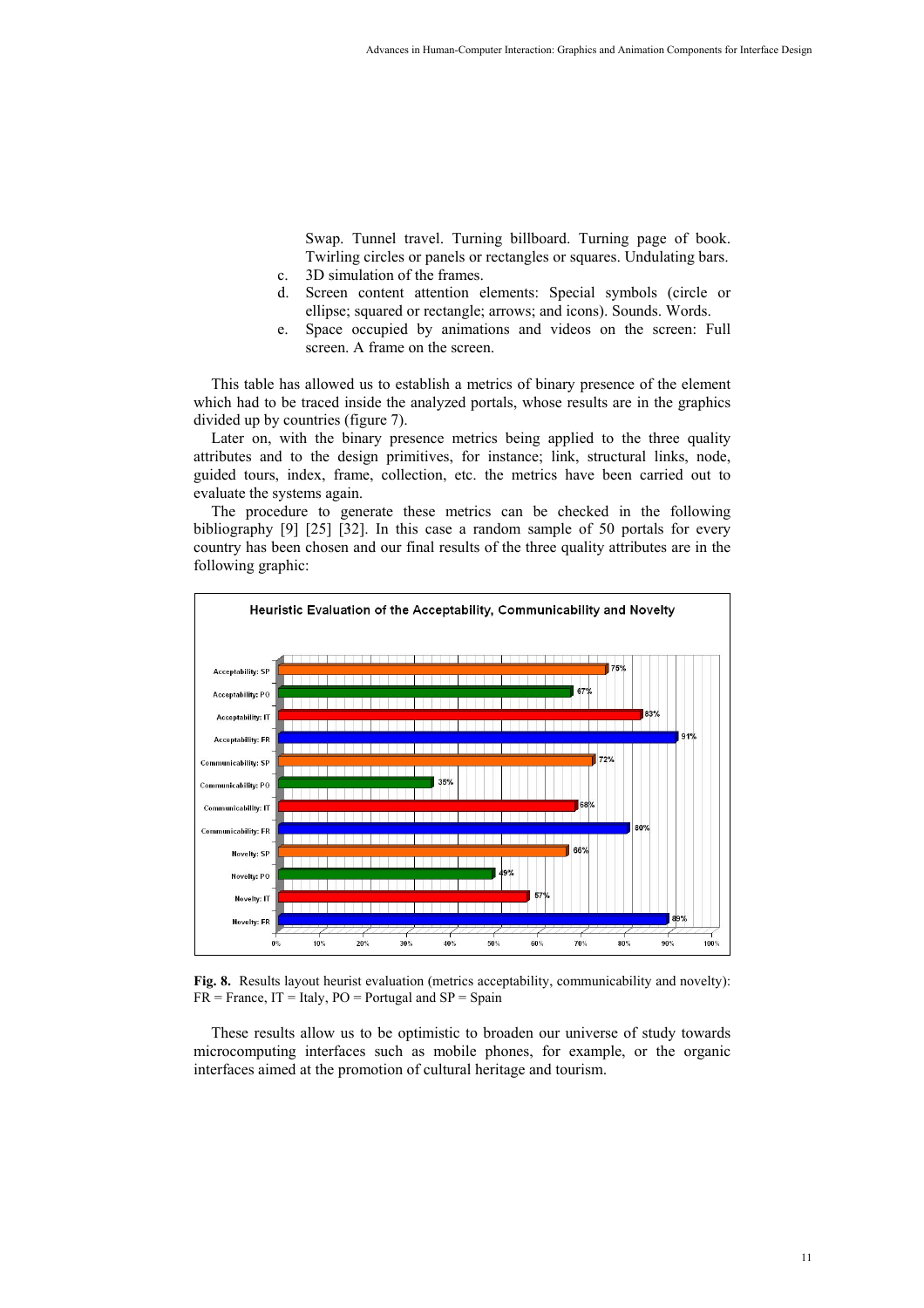#### **5 Lessons Learned**

In the study methodology it has been seen the constant evolution of the social networks from a quantitative point of view. However, in the last five years there is no great news from the design point of view in the Web 2.0. The minimalist style to occupy the first positions inside the search engines because the text prevails over the dynamic image, has boosted digital photography, where one tends to make not a spontaneous photograph but rather a marketing type, even with people. Where one tends to make not a spontaneous photograph but rather a marketing type, even with people. That is, there is a marketing of the human being in the Web 2.0 from the point of view of design. Consequently, the notions deriving from semiotics applied to marketing are very positive to carry out evaluations of the layout, applying the CAN methodology.

#### **6 Conclusion**

The obtained results make it apparent that the Web 2.0 has grown in quality in France because there is a greater tradition in the layout of the interactive systems and also in the use of the computer animations in the portals. Perhaps its websites do not occupy the main places in the Google or Yahoo engines, for instance, but its quality is superior to the rest of the analyzed countries. The reason also has to be found in a historic issue where more PCs for design were sold, such as the Macintosh in the 90s. The 90s were a key decade because they meant the digitalization of graphic design. The 2D and 3D digital images sector in France have lived this as a natural process. The other countries we have analyzed have plumped for other solutions aimed at managing computing, such as the storing and access of information, for instance, leaving in the background the layout. The minimalist design of the Web 2.0 has allowed that solution. Nevertheless, the layout has to be bolstered in those countries where there isn't a good communicability in the computer-made images in 2D and 3D. Currently we are going towards a new momentum of the new interfaces which emulate and simulate the 2D in great spaces or in small screens of micro computing that can even be doubled. Advances in Human-Computer the constant evolution of the social<br>
e point of views. However, in the Isof Ilver years there is no<br>
point of views. However, in the Isof Ilver years there is no<br>
point of views. Downer, in the

#### **Acknowledgments**

The authors would like to thanks Electronics Arts, Maria Ficarra (Alaipo  $\&$  Ainci – Spain and Italy) and Carlos for their support and helps.

## **References**

- 1. Jacobson, J., Hwang, Z.: Unreal Torunament for Immersive Interactive Theater. Communications of the ACM, vol. 45 (1), pp. 39--42 (2002)
- 2. Kumar, S., et al.: Second Life and the New Generations of Virtual World. IEEE Computer, vol. 41 (9), pp. 46--53 (2008)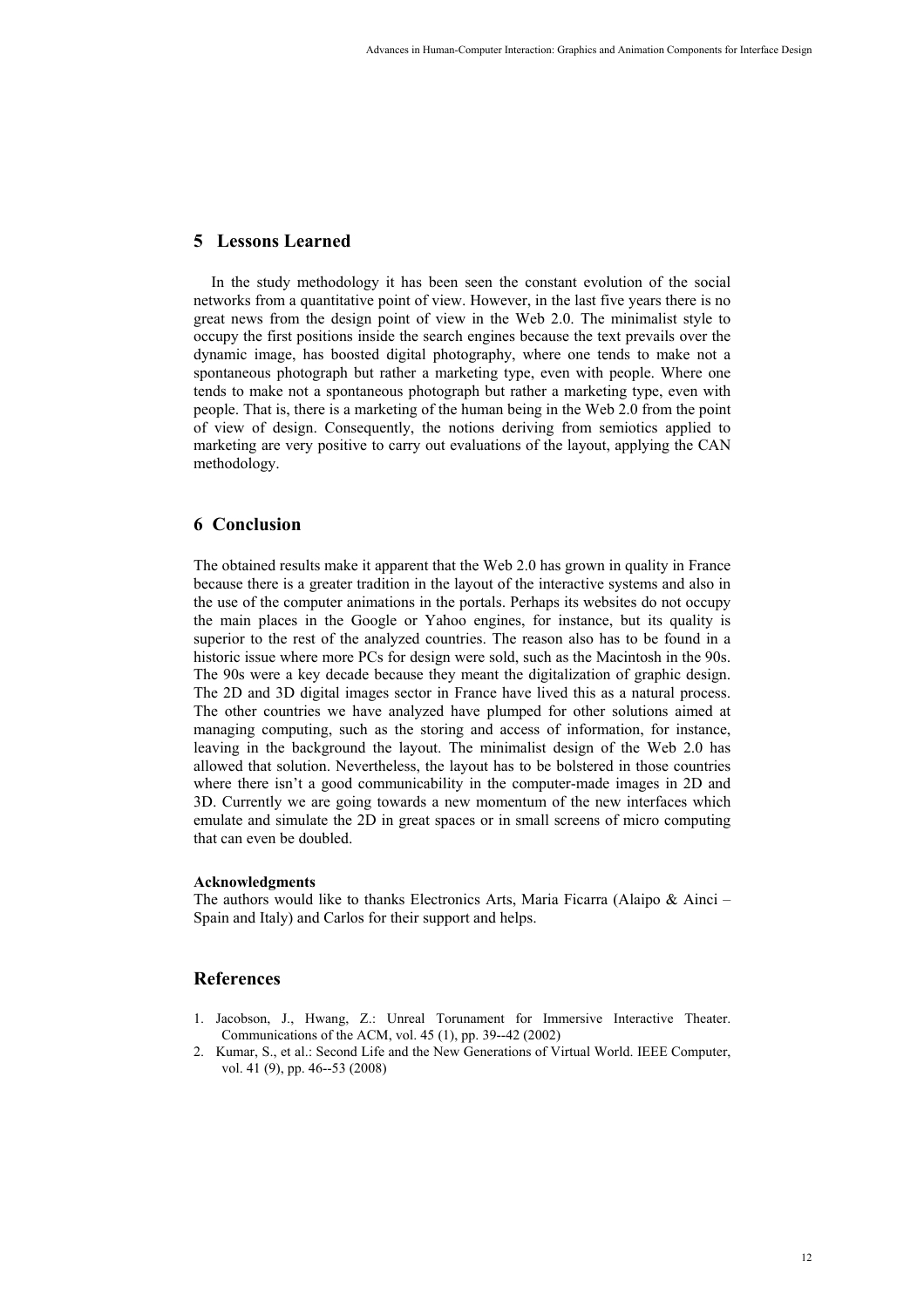- 3. Lee, Y., Kozar, K., Larsen, K.: Does Avatar Email Improve Communications? Communications of the ACM, vol. 48 (12), pp. 91--95 (2005)
- 4. Maldonado, T.: Lo real y lo virtual. Gedisa, Barcelona (1994)
- 5. Cipolla-Ficarra, F., Cipolla-Ficarra, M.: Interactive Systems, Design and Heuristic Evaluation: The Importance of the Diachronic Vision. New Directions in Intelligent Interactive Multimedia. Berlin: Springer-Verlag, pp. 625--634 (2008)
- 6. Luebke, D., Humpherys, G.: How GPUs Work. IEEE Computer, vol. 40 (2) pp. 96--100 (2007)
- 7. Nielsen, J., Mack, R.: Usability Inspections Methods. John Wiley, New York (1994)
- 8. Pfleeger, S.: Software Metrics: Progress after 25 Years? IEEE Computer Software, vol. 25, (6), pp. 32--34 (2008)
- 9. Cipolla-Ficarra, F.: Communication evaluation in multimedia: metrics and methodology. In Proc. Human-Computer International, vol. 3. LEA, Mahwah, pp. 567--571 (2001)
- 10. Salvendy, G.: Handbook of Human Factors and Ergonomics. John Wiley, New York (2006)
- 11. Sears, A., Jacko, J.: The Human-Computer Interaction Handbook: Fundamentals, Evolving Technologies and Emerging Applications. LEA, New York (2008)
- 12. Frohlich, D.: The Design Space of Interface. In Proc. Eurographics Workshop Multimedia: Systems, Interaction and Application. Springer-Verlag, Berlin, pp. 53--69 (1991)
- 13. Billinghurst, M., Grasset, R., Looser, J.: Designing Augmented Reality Interfaces. Computer Graphics, vol. 39, pp. 17--21 (2005)
- 14. Blundell, B., Swartz, A.: 3-D Display and Interaction Interfaces: A Trans-Disciplinary Approach. John Wiley, New York (2006)
- 15. Galitz,W.: The Essential Guide to User Interface Design: An Introduction to GUI Design Principles and Techniques. John Wiley, New York (2007)
- 16. Colman, D., Vertegaal, R.: Organic User Interfaces: Designing Computers in Any Way, Shape, or Form. Communications of the ACM, vol. 51, (6), pp. 48--53 (2008)
- 17. Saffer, D.: Designing Gestural Interfaces: Touchscreens and Interactive Devices. O'Reilly, Sebastopol (2009)
- 18. Caplin, S.: Icon Design: Graphic Icons in Computer Interface Design. Watson-Guptill, New York (2001)
- 19. Cipolla-Ficarra, F.: A User Evaluation of Hypermedia Iconography. Compugraphics, Paris: GRASP, pp. 182--191 (1996)
- 20. Apple: Macintosh Human Interface Guidelines. Addison-Wesley, Massachusetts (1992)
- 21. Shirley, P. et al.: Fundamentals of Computer Graphics. Peters Ltd., Wellesley (2005)
- 22. O'Rourke, M. Principles of Three Dimensional Computer Animation. Norton, New York (2003)
- 23. Kerlow, I.: The Art of 3D Computer Animation and Effects. John Wiley, New York (2009)
- 24. Birn, J.: Digital Lighting & Rendering. Indianapolis, New Riders (2000)
- 25. Cipolla-Ficarra, F., Cipolla-Ficarra, M.: Computer Animation and Communicability in Multimedia System: A Trichotomy Evaluation. Studies in Computational Intelligence. Springer-Verlag, Berlin, pp. 103--115 (2009) asson, K.: Doss Avatar Fenali Improve Communications?<br>
Advances in Human-Computer Interaction: Graphics and Human-Computer Components of the CM-10 43 (12), p. 91-35 (2005)<br>
System and The Diadroma Visson New Directions: Th
- 26. Sebeok, T.: Global Semiotics. Indiana University Press, Bloomington (2001)
- 27. Saussure, F.: Course in General Linguistics. McGraw-Hill, New York (1983)
- 28. Cipolla-Ficarra, F.: Copyright for Interactive Systems: Stratagems for Tourism and Cultural Heritage Promotion. In Proc. HCITOCH 2010. Springer-Verlag, Berlin (2010)
- 29. Debray, R.: Vie et mort de l'image. Paris: Gallimard (1995)
- 30. Cipolla-Ficarra, F.: Mobile Phones, Multimedia and Communicability: Design, Technology Evolution, Networks and User Issues. Nova Publishers, New York (2010) *in printer*